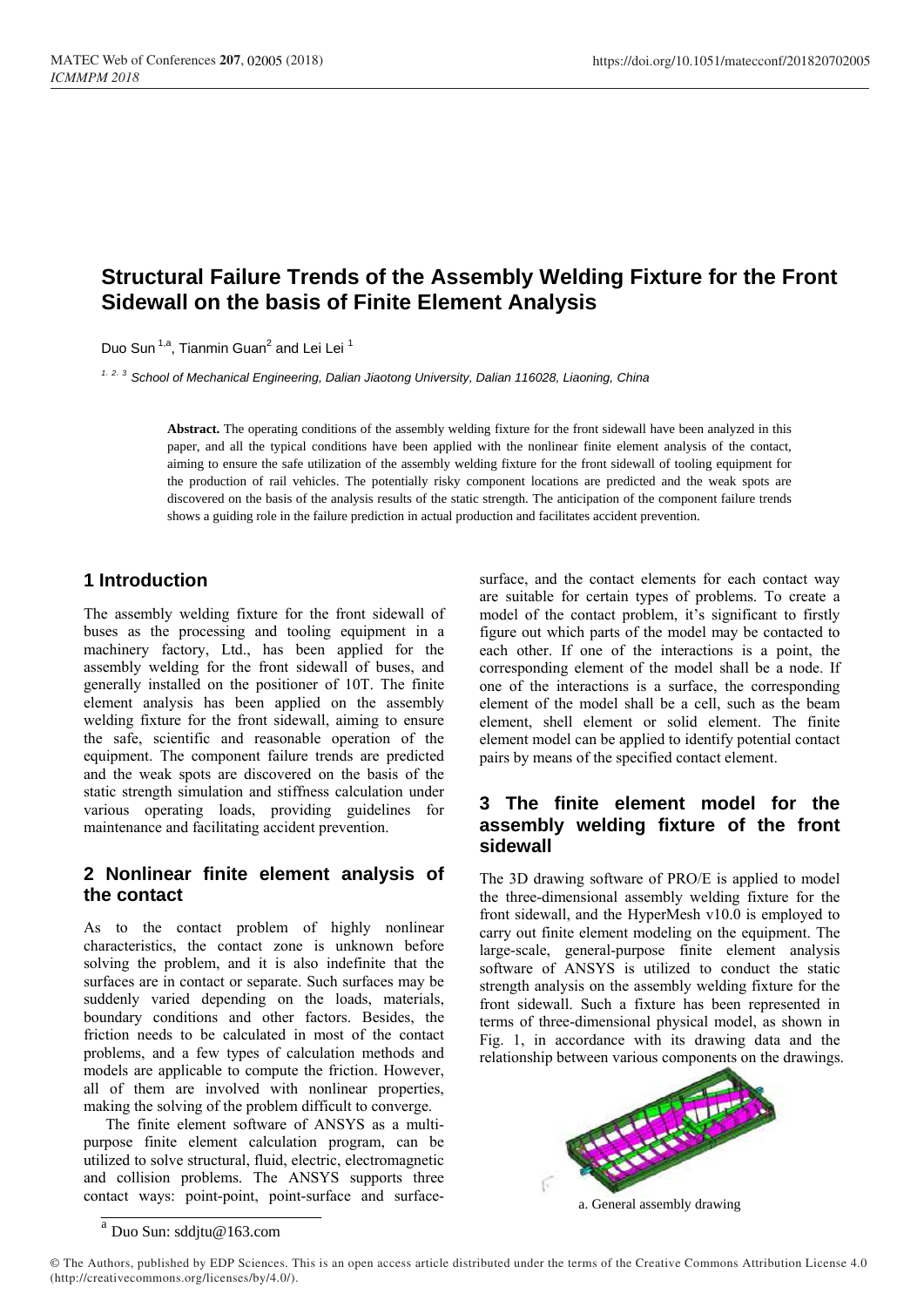

b. Parts drawing

**Figure 1.** Three-dimensional model for the assembly welding fixture for the front sidewall

Then the three-dimensional model is imported into HyperMesh for finite element meshing and developing a finite element model. Any structure that contributes to the overall stiffness and local strength of the assembly welding fixture for the front sidewall has been taken into account. The finite element model for the assembly welding fixture of the front sidewall as shown in Fig. 2, is mainly composed of hexahedral solid cells for the accuracy of computing.



**Figure 2.** Overall view of the finite element model for the assembly welding fixture for the front sidewall

The contact pairs shall be defined after the finite element modeling for all components. Two methods are available to be selected for the surface-surface contact pairs: one is to select the solid-solid, and the other is to produce two shells on the two contact surfaces, applied to define the contact relationship between the surfaces of the two shell elements. Taking into account the large size of the equipment parts, the solid-solid contact increases the number of operations, hence it is reasonable to define the contact relationship between the surface shell elements and perform operations so as to facilitate the calculation. The defined contact surface is displayed in Fig. 3.



**Figure 3.** Schematic of the defined contact surface

#### **4 Load and boundary conditions**

The calculation results for each operating condition are accessible by virtue of the post-processing of ANSYS, and the deformation nephogram and Von. Mises stress nephogram can be obtained respectively under each operating condition. The positions for the second largest stress can be easily discovered after removing the maximum stress point, and the stress value can be displayed. Five stress points are selected for each operating condition in order to find as many of potentially risky locations as possible. The calculation results of static strength for the assembly welding fixture for the front sidewall are summarized in Table 2.

**Table 1.** The partial load conditions for the assembly welding fixture for the front sidewall

| No.                                  |                                                                     | $\mathbf{2}$                                                        | 3                                                                   | 4                                                                   |
|--------------------------------------|---------------------------------------------------------------------|---------------------------------------------------------------------|---------------------------------------------------------------------|---------------------------------------------------------------------|
| Load<br>conditions                   | The rated<br>load<br>condition<br>at $0^{\circ}$                    | The rated<br>load<br>condition<br>at $30^\circ$                     | The rated<br>load<br>condition<br>at $90^\circ$                     | The rated<br>load<br>condition<br>at $180^\circ$                    |
|                                      | FZ.                                                                 | FZ.                                                                 | FZ.                                                                 | FZ.                                                                 |
| Labels and<br>description            | Each<br>assembly<br>welding<br>fixture for<br>the front<br>sidewall | Each<br>assembly<br>welding<br>fixture for<br>the front<br>sidewall | Each<br>assembly<br>welding<br>fixture for<br>the front<br>sidewall | Each<br>assembly<br>welding<br>fixture for<br>the front<br>sidewall |
| Load<br>values                       | 7840 kN                                                             | 7840 kN                                                             | 7840 kN                                                             | 7840 kN                                                             |
| Positions<br>of the loads<br>applied | Chassis<br>center                                                   | Chassis<br>center                                                   | Chassis<br>center                                                   | Chassis<br>center                                                   |

The Fig. 4 shows the positions of the displacement constraints and load conditions applied on the assembly welding fixture for the front sidewall under the rated load conditions at  $0^\circ$ ,  $30^\circ$ ,  $90^\circ$  and  $180^\circ$ .



a.Rated load condition at 0°



b. Rated load condition at 30°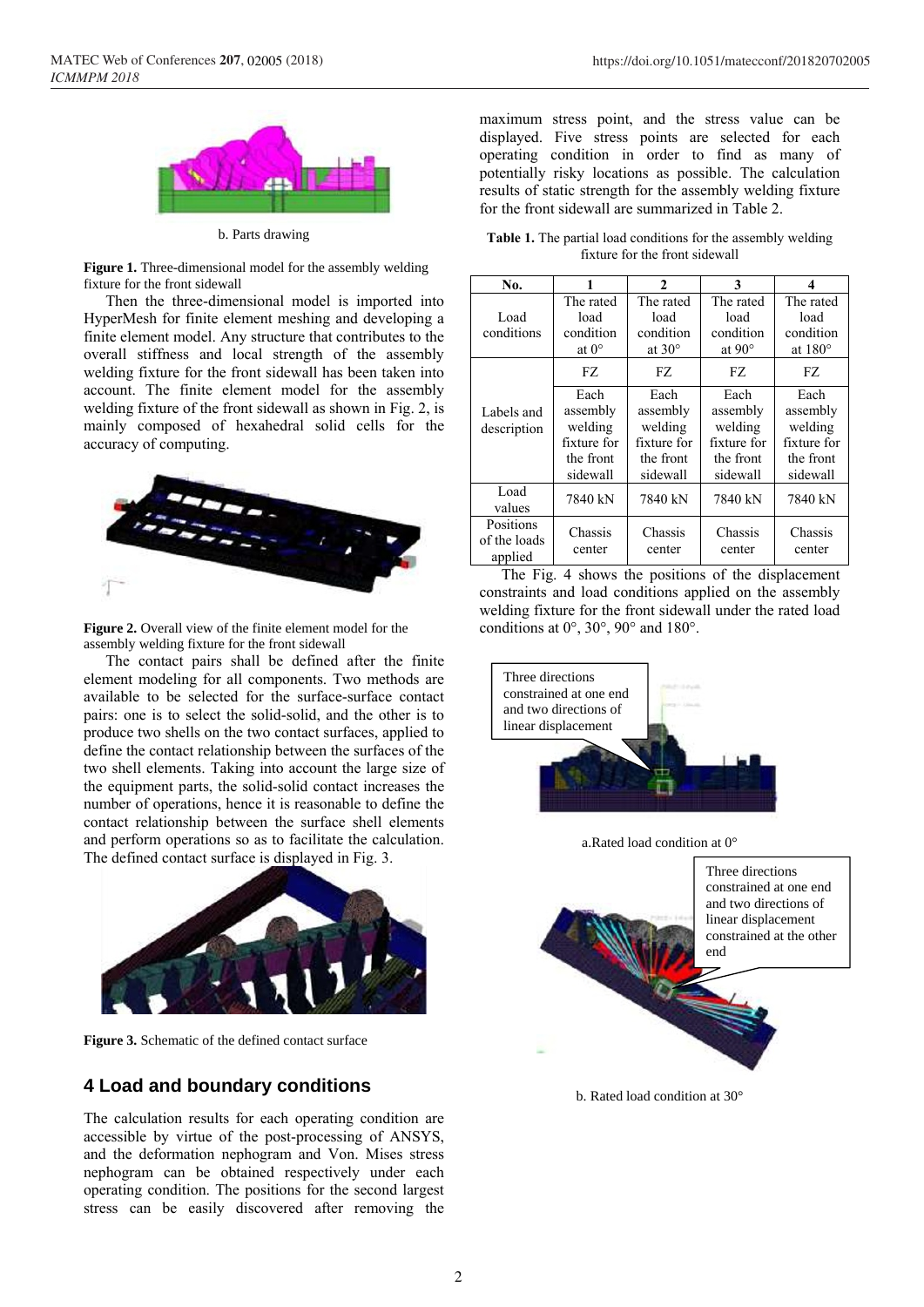

c. Rated load condition at 90°

Three directions constrained at one end and two directions of linear displacement constrained at the other end



d. Rated load condition at 180°

**Figure 4.** Schematic of the loading positions on the assembly welding fixture for the front sidewall

# **5 Calculation results of static strength**

The calculation results for each operating condition are accessible by virtue of the post-processing of ANSYS, and the deformation nephogram and Von. Mises stress nephogram can be obtained respectively under each operating condition. The positions for the second largest stress can be easily discovered after removing the maximum stress point, and the stress value can be displayed. Five stress points are selected for each operating condition in order to find as many of potentially risky locations as possible. The calculation results of static strength for the assembly welding fixture for the front sidewall are summarized in Table 2.

From the results in Table 2, it can be seen that the operating condition 3 is the riskiest one since the deformation and stresses at each location are the maximum values under each operating condition. Thus the operating condition 3 shall be avoided as much as possible during the usage of the equipment.

The maximum stress of the equipment takes place in the elliptical hole at the extended end, hence the surface of the elliptical hole shall be monitored.

The main stress point appears at the welding positions between the extended end and the crossbeam in the operating state. Based on the comprehensive consideration of strain and stress, the welding positions between the extended end and the crossbeam, rib plate as vulnerable parts tend to cause equipment failure, thus such positions ought to be conducted with 100% UT

inspection. The followed are the welding positions between various supporting plates and crossbeam, longitudinal beam.

From the analyzed strain and stress nephogram it can be seen that significant stresses and deformation also take place at the welding positions between small longitudinal beam and crossbeam, supporting plate, consequently special attention shall be paid to their overhauling and maintenance.

| <b>Table 2.</b> Calculation summary of the nonlinear static strength |  |  |  |
|----------------------------------------------------------------------|--|--|--|
| for the assembly welding fixture for the front sidewall              |  |  |  |

| Calculation<br>conditions                     |                                | Operati<br>ng<br>conditio<br>n 1 | Operati<br>ng<br>conditio<br>n <sub>2</sub> | Operati<br>ng<br>conditio<br>n <sub>3</sub> | Operati<br>ng<br>conditio<br>n <sub>4</sub> |
|-----------------------------------------------|--------------------------------|----------------------------------|---------------------------------------------|---------------------------------------------|---------------------------------------------|
|                                               | Maximum<br>deformation<br>(mm) | 0.076                            | 0.091                                       | 0.170                                       | 0.095                                       |
|                                               | Maximu<br>m stress             | 14.3                             | 17.2                                        | 17.6                                        | 12.6                                        |
| Von.<br>Mise<br>S<br>stres<br>s<br>(MP)<br>a) | Second<br>largest<br>stress 2  | 10.7                             | 12.8                                        | 12.8                                        | 9.7                                         |
|                                               | Second<br>largest<br>stress 3  | 8.6                              | 10.3                                        | 10.4                                        | 9.6                                         |
|                                               | Second<br>largest<br>stress 4  | 8.2                              | 9.8                                         | 10.2                                        | 9.1                                         |
|                                               | Second<br>largest<br>stress 5  | 5.9                              | 7.1                                         | 10.2                                        | 8.2                                         |

The key monitoring positions are summarized for the assembly welding fixture for the front sidewall in Table 3.

**Table 3** Summary of the key monitoring positions for the assembly welding fixture of the front

| No. | <b>Key monitoring positions</b>                                                         |
|-----|-----------------------------------------------------------------------------------------|
|     | Elliptical hole at the extended end                                                     |
| 2   | Location between the bottom plate at the extended<br>end and the rib plate of crossbeam |
| 3   | Welding positions between the longitudinal<br>supporting plate and crossbeam            |
| 4   | Welding positions between small longitudinal<br>beam and crossbeam                      |

# **6 Conclusion**

Taking into account ensuring the safe, scientific and reasonable operation of the assembly welding fixture for the front sidewall, the operating conditions have been selected for the equipment in this paper, and the nonlinear finite element analysis of the contact has been applied for all the typical conditions. The potentially risky component locations take place in the elliptical hole at the extended end, the same positions as the actual fault, on the basis of the analysis results of the static strength. The weak spots are discovered and the component failure